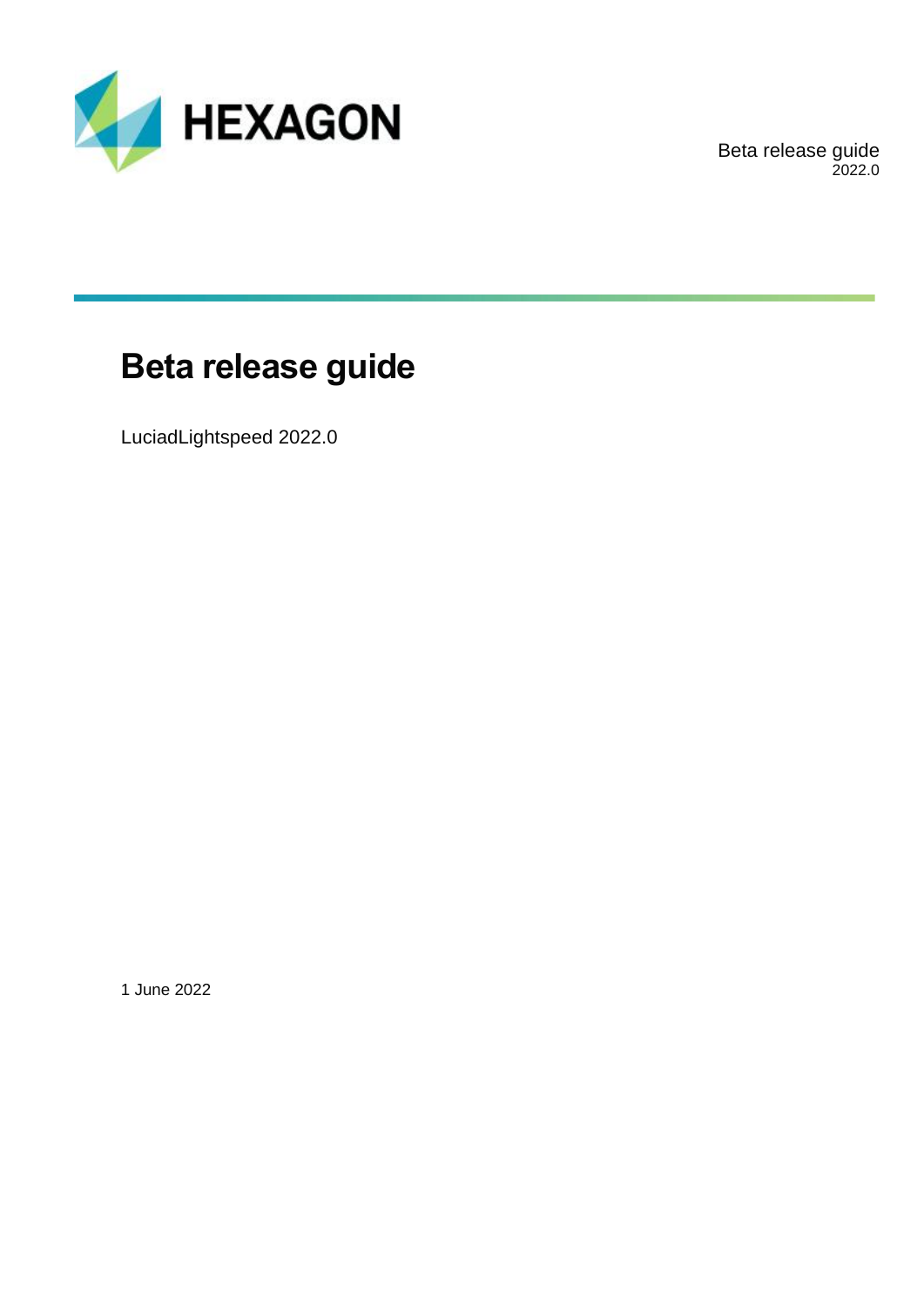

# **Contents**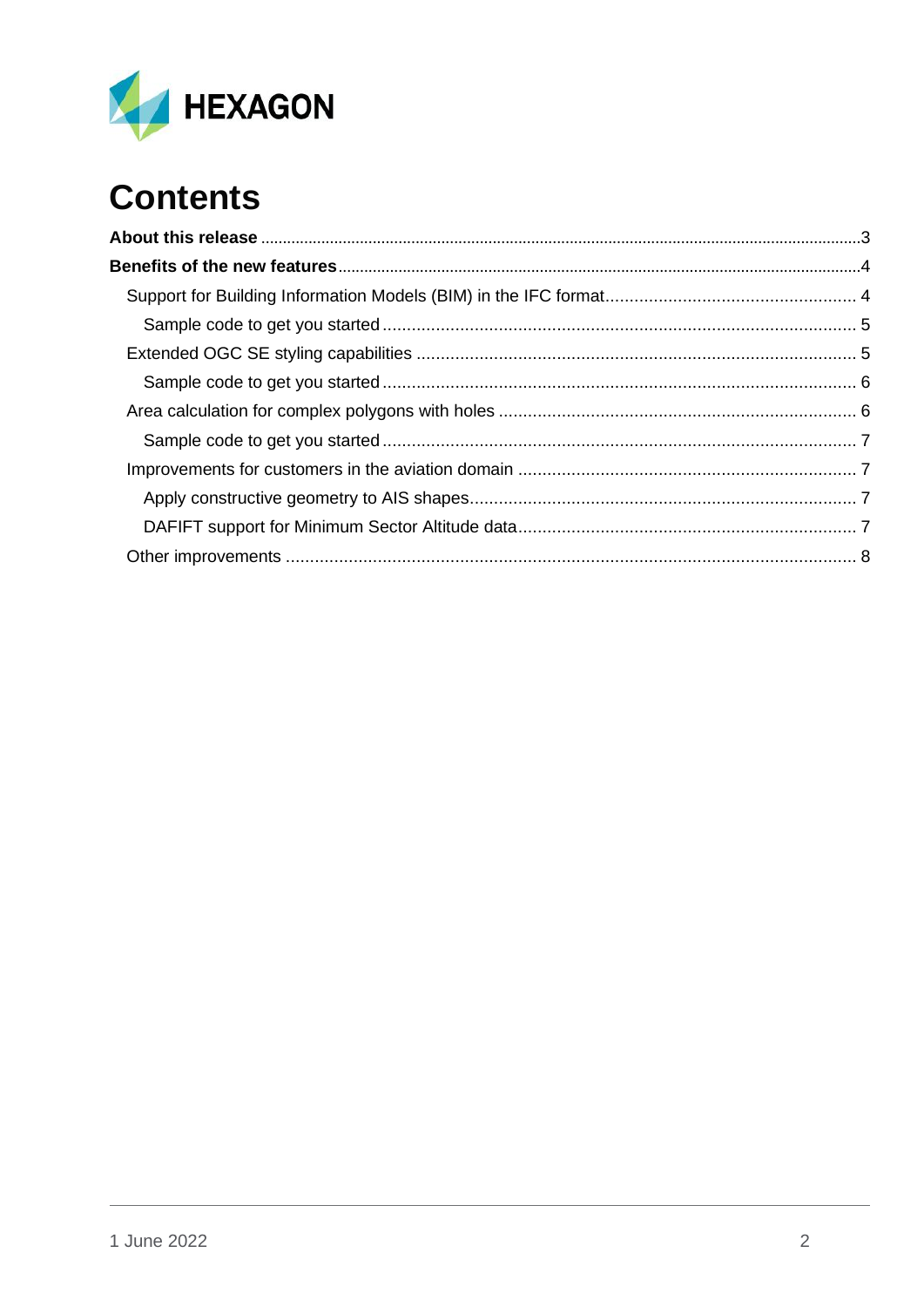

# <span id="page-2-0"></span>**About this release**

With this 2022.0 release, LuciadLightspeed is ready for GeoBIM. Data in the IFC format is now directly supported. Furthermore, we added an important set of improvements and enhancements that were high on our customers' wish lists.



*Figure 1:The Luciad Product Portfolio.*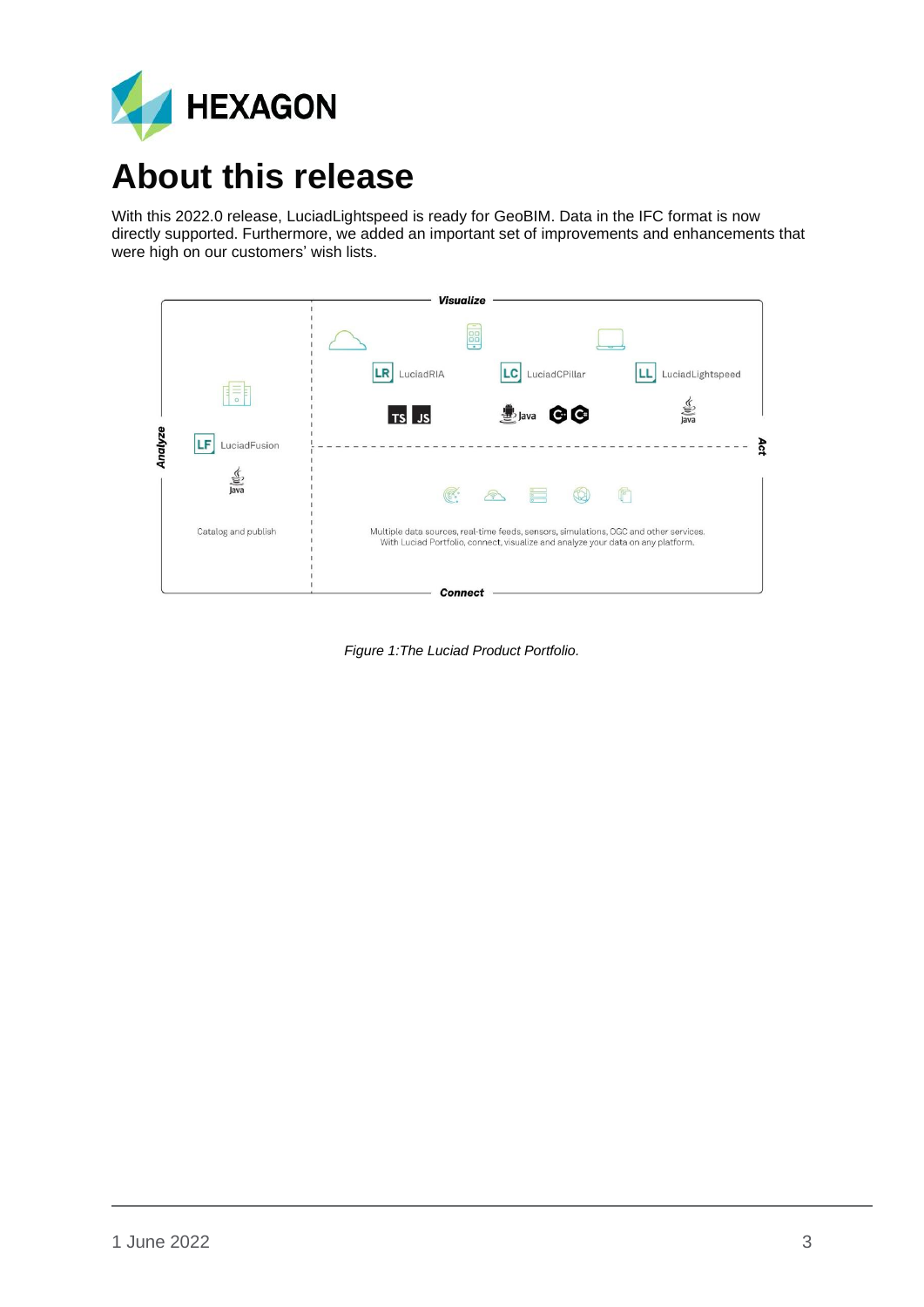

## <span id="page-3-0"></span>**Benefits of the new features**

## <span id="page-3-1"></span>Support for Building Information Models (BIM) in the IFC format

The Industry Foundation Classes (IFC) format is an open file format used by Building Information Modeling (BIM) programs. It contains a model of a building or facility, including spatial elements, materials, and shapes. In recent years, GeoBIM has become necessary to bring situational awareness into infrastructure projects, and vice versa.

This 2022.0 release of LuciadLightspeed brings support for IFC. The IFC models can be decoded and are then converted into OGC 3D Tiles for efficient visualization. This conversion can be done on the fly, resulting in "drag and drop" of IFC data. Depending on the size of the IFC model, this may take a while. Therefore, LuciadLightspeed also offers the capability to pre-compute the 3D tiles dataset once. Visualization will be instantaneous afterwards. Multiple IFC models can be combined into one 3D Tiles dataset, if required.

IFC models contain geometries as well as metadata. LuciadLightspeed allows you to correlate between the OGC 3D Tiles data and the properties inside the IFC. These properties can then be used to style, filter, or select elements from the IFC model.

For easy access to the metadata, LuciadLightspeed offers a tool to convert the IFC dataset into the GeoJSON format. This conversion maintains the properties stored inside the IFC dataset, together with a bounding box for each item. The unique identifier stored inside the 3D Tiles data is also present in the GeoJSON data. You can perform this conversion to GeoJSON programmatically, or you can run a convenient IFC data conversion script from the command line.

Support for data in the IFC format has also been added to Lucy, the LuciadLightspeed high-level application framework.



*Figure 2: IFC data visualized in Lucy. The object properties can be explored via the standard properties panel.*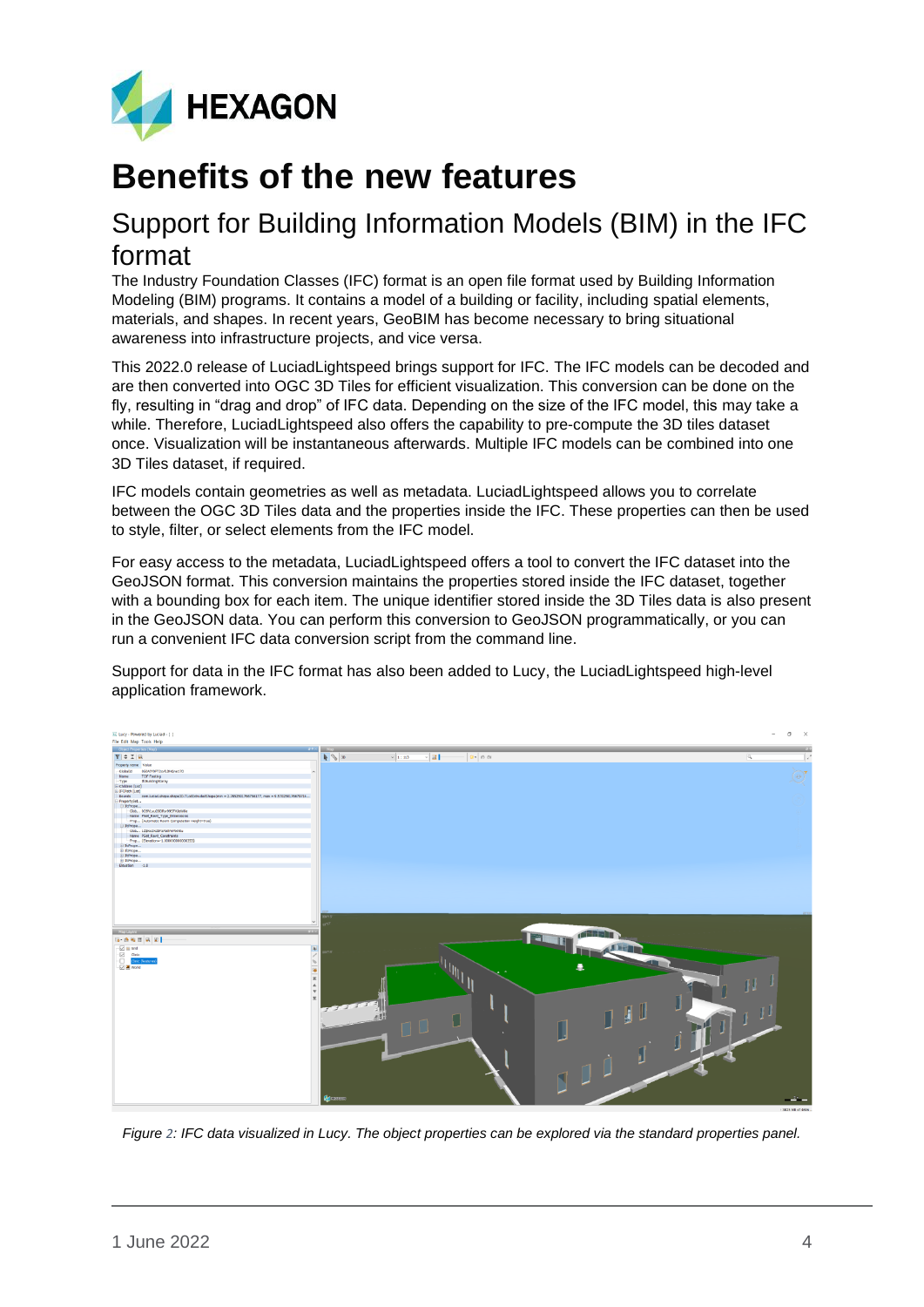

### <span id="page-4-0"></span>Sample code to get you started

The decoder sample is the main access point for testing LuciadLightspeed IFC support. Furthermore, several articles have been added to complete the product documentation with information about the IFC format and how to handle it. These articles are easily accessible via the link to the documentation page "Data Formats: IFC."

## <span id="page-4-1"></span>Extended OGC SE styling capabilities

OGC Symbology Encoding (SE), previously called Styled Layer Descriptor (SLD), is a standard for cross-platform and cross-vendor style definition. It mainly focuses on vector data, but also includes some parameters for defining the appearance of raster data.

OGC SE is widely used. Nevertheless, its expressive power is limited with respect to label styling options. This is one of the primary reasons that the industry introduced the concept of vendor options. Vendor options are key/value pairs that can be set on a symbolizer to customize settings that are not available in OGC SE.

For labeling, this mechanism has already been used within the Luciad Portfolio products. A typical use case is street labeling. Now we have used the concept of vendor options to support the label box styling settings.

| $\sigma$ a<br>Map<br>⊕<br>$\overline{a}$<br>$\vee$ 1:19.304.287 $\vee$ 10 (1)<br>Equidistant Cylindrical               |
|------------------------------------------------------------------------------------------------------------------------|
| A &                                                                                                                    |
|                                                                                                                        |
|                                                                                                                        |
| Tacoma                                                                                                                 |
| Spokane<br>Seattle<br>Minneapolis<br>St. Paul                                                                          |
| Portland<br>Milwaukee<br>Syracuse<br>Warren<br>Providence<br>Omaha<br>Rochester                                        |
| Madison<br>Salt Lake City<br>Boston<br>Dayton<br>Aurora<br>Des Moines<br>$40^\circ$<br>St. Louis<br>Denver<br>New York |
| Pittsburgh<br>Stockton<br>Oakland<br>Indianapolis<br>Colorado Springs<br>Sacramento<br>Tulsa<br>San Jose<br>Louisville |
| Richmond<br>Knoxville <sup>1</sup><br>Los Angeles<br>Las Vegas<br>Raleigh<br>Oklahoma City                             |
| Albuquerque    Irving<br>Memphis Chattanooga<br>Mesa<br>Anaheim<br>Tempe<br>El Paso<br>San Diego                       |
| Dallas Arlington<br>Metairie Montgomery<br>30 <sup>o</sup><br>San Antonio <sup>®</sup><br>Baton Rouge                  |
| Jacksonville<br>New Orleans<br>Orlando<br>St. Petersburg                                                               |
| Corpus Christi<br>Fort Lauderdale<br>Miami                                                                             |
|                                                                                                                        |
| $20^{\circ}$                                                                                                           |
| コロミ                                                                                                                    |
| à<br><b>A HEXAGON</b><br>N 24°12'37" W 102'55'03"                                                                      |

*Figure 3: A set of vendor options to support the label box styling settings is now available in LuciadLightspeed.*

Other improvements related to OGC SE support in LuciadLightspeed:

- You can now style the points of a line-based shape. By using a PointSymbolizer with the Geometry function "vertices," the defined point style is applied to all points of the encountered shape. An example use case is the styling of waypoints along an ATS route.
- You can now use the geometry function "interiorPoint" to style a shape using a PointSymbolizer. This function takes a point on the shape border itself (the middle) if it is open, or inside the shape if it is closed.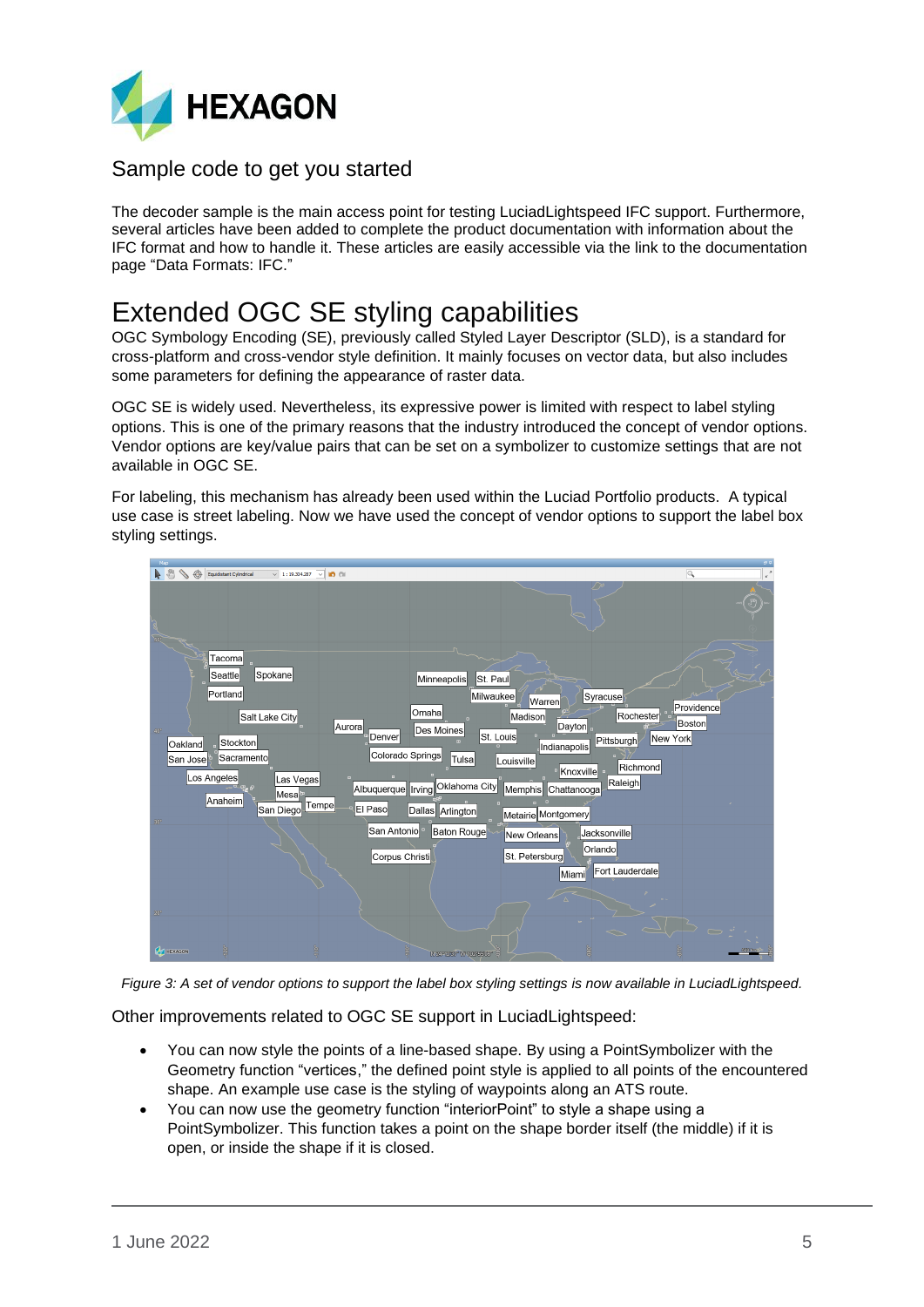

• You can now adjust the anchor point of icons in OGC SE by using the AnchorPoint property on a PointSymbolizer graphic. An example use case is the alignment of the tip of an arrow icon with the end of a line segment.



*Figure 4: Using the PointSymbolizer in LuciadLightspeed.*

### <span id="page-5-0"></span>Sample code to get you started

The existing OGC SE samples have been extended. For the label box styling, a how-to article has been added: "How to draw a box around labels."

## <span id="page-5-1"></span>Area calculation for complex polygons with holes

You can calculate the area of a surface with one of these three methods:

- TLcdEllipsoidUtil.geodesicArea(ILcdShape, ILcdEllipsoid) for shapes with longitude/latitude coordinates
- TLcdSphereUtil.geodesicArea(ILcdShape, double) for shapes with longitude/latitude coordinates
- TLcdCartesian.area(ILcdShape) for shapes with Cartesian (X/Y) coordinates

All these functions now support complex polygons, including islands and holes.



*Figure 5 An example of the area of Italy, of which the country borders make up a complex polygon.*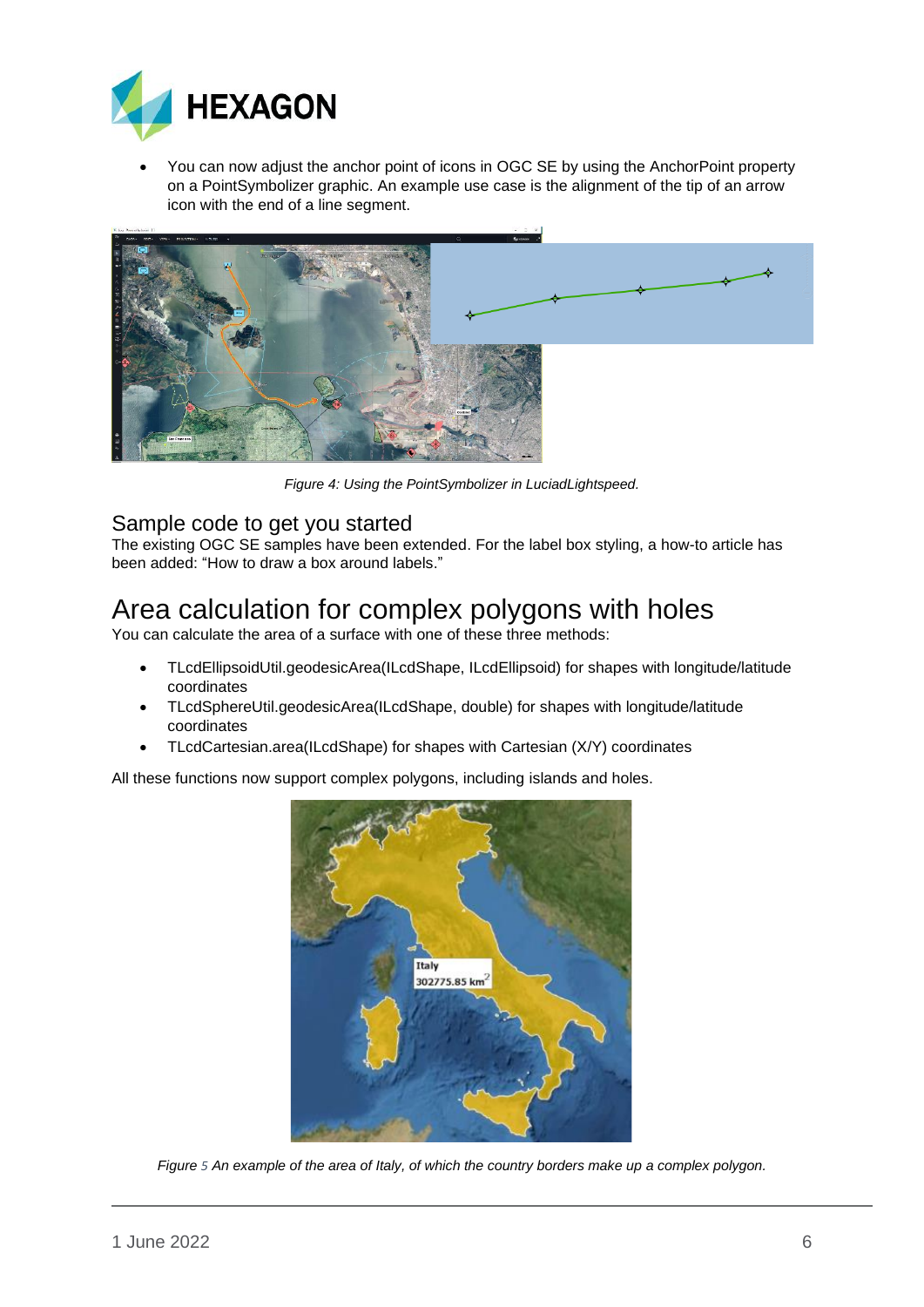

### <span id="page-6-0"></span>Sample code to get you started

A new how-to article has been added: "How to calculate the area of a complex polygon."

### <span id="page-6-1"></span>Improvements for customers in the aviation domain

### <span id="page-6-2"></span>Apply constructive geometry to AIS shapes

Since early versions, LuciadLightspeed has been capable of applying topological checks and constructive geometry operations. This capability has now been extended for aeronautical objects that are decoded as so-called "AIS shapes" by the LuciadLightspeed API. It is particularly relevant to all polyline- and polygon-like objects.

Note that the Lucy Drawing capability already supported constructive geometry operations on aeronautical shapes. This capability remains unchanged.

#### Sample code to get you started

You can load AIS data into the constructive geometry sample of LuciadLightspeed.



*Figure 6 The green filled area shows the intersection of two circular airspaces.*

### <span id="page-6-3"></span>DAFIFT support for Minimum Sector Altitude data

The decoder for the DAFIFT aviation format now supports decoding and visualization of Minimum Sector Altitude data. This data defines the lowest altitude that provides a minimum clearance of 1000 feet above all objects located within a circle sector (for example, around a navigational aid).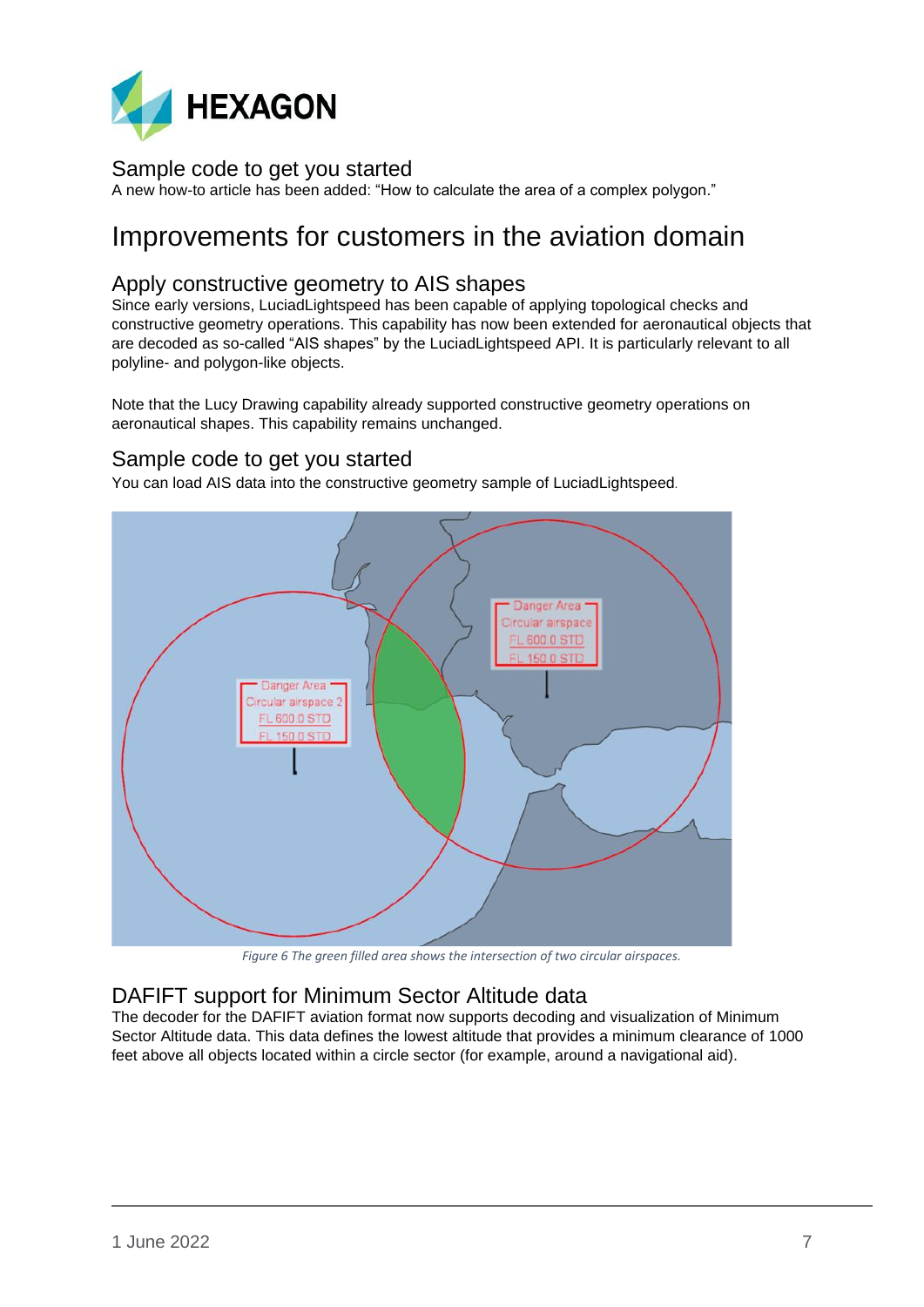

## <span id="page-7-0"></span>Other improvements

- Scale locking: A Lightspeed layer can optionally have scale ranges to automatically adjust its visibility based on the view scale. For additional flexibility, it is now possible to adjust the scale value to be considered independent of the view scale. This allows users to "lock" on a scale and keep a layer visible regardless of the current view scale. The article "How to lock scalebased styles to a certain zoom level" provides more information and sample code.
- Support for Draco compression: To reduce the tile size and increase streaming speed, 3D Tiles containing meshes can have their geometries compressed using the Draco library. LuciadLightspeed now supports decoding and visualization of Draco-compressed 3D Tiles. Draco compression can also be applied for point cloud data.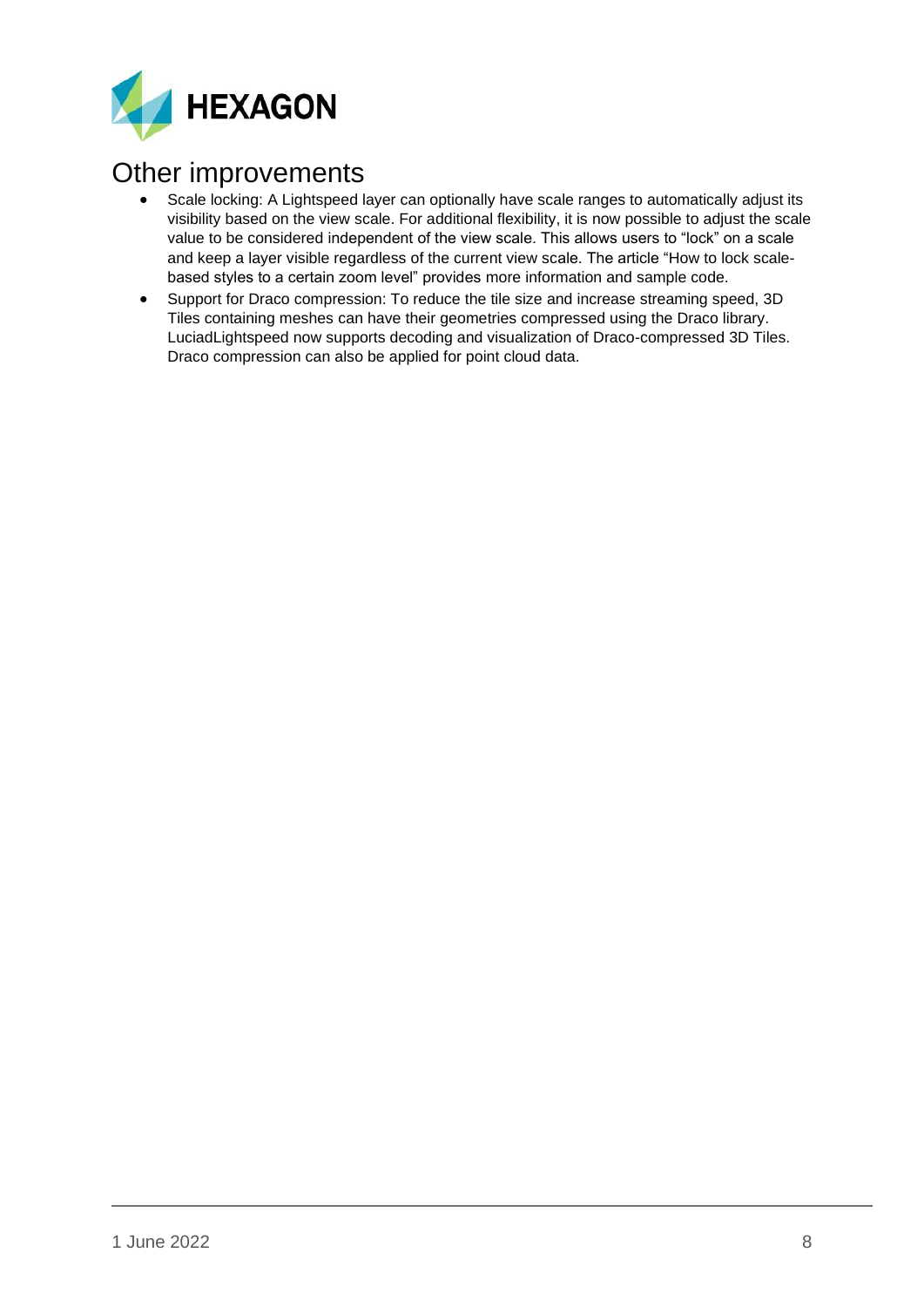

# **About Hexagon**

Hexagon is a global leader in digital reality solutions, combining sensor, software and autonomous technologies. We are putting data to work to boost efficiency, productivity, quality and safety across industrial, manufacturing, infrastructure, public sector, and mobility applications.

Our technologies are shaping production and people-related ecosystems to become increasingly connected and autonomous — ensuring a scalable, sustainable future.

Hexagon's Safety, Infrastructure & Geospatial division improves the resilience and sustainability of the world's critical services and infrastructure. Our solutions turn complex data about people, places and assets into meaningful information and capabilities for better, faster decision-making in public safety, utilities, defense, transportation and government.

Hexagon (Nasdaq Stockholm: HEXA B) has approximately 22,000 employees in 50 countries and net sales of approximately 4.3bn EUR. Learn more at [hexagon.com](https://hexagon.com/) and follow us [@HexagonAB.](https://twitter.com/hexagonab)

#### Copyright

© 2022 Hexagon AB and/or its subsidiaries and affiliates. All rights reserved

Warning: The product made the subject of this documentation, including the computer program, icons, graphical symbols, file formats, audio-visual displays and documentation (including this documentation) (collectively, the "Subject Product") may be used only as permitted under the applicable software license agreement, and subject to all limitations and terms applicable to use of the Subject Product therein. The Subject Product contains confidential and proprietary information of Intergraph Corporation, a member of the Hexagon Group of companies ("Hexagon"), its affiliates, and/or third parties. As such, the Subject Product is protected by patent, trademark, copyright and/or trade secret law and may not be transferred, assigned, provided, or otherwise made available to any third party in violation of applicable terms and conditions cited further below.

### Terms of Use

By installing, copying, downloading, accessing, viewing, or otherwise using the Subject Product, you agree to be bound by the terms of the EULA found here:

[https://www.hexagonsafetyinfrastructure.com/-/media/Legal/Hexagon/SI/Licenses/EULA\\_SA\\_SIG-](https://www.hexagonsafetyinfrastructure.com/-/media/Legal/Hexagon/SI/Licenses/EULA_SA_SIG-Eng_062021.pdf)[Eng\\_062021.pdf.](https://www.hexagonsafetyinfrastructure.com/-/media/Legal/Hexagon/SI/Licenses/EULA_SA_SIG-Eng_062021.pdf)

#### **Disclaimers**

Hexagon and its suppliers believe the information in this publication is accurate as of its publication date. Hexagon is not responsible for any error that may appear in this document. The information and the software discussed in this document are subject to change without notice.

Language Translation Disclaimer: The official version of the Documentation is in English. Any translation of this document into a language other than English is not an official version and has been provided for convenience only. Some portions of a translation may have been created using machine translation. Any translation is provided "as is." Any discrepancies or differences occurring in a translation versus the official English version are not binding and have no legal effect for compliance or enforcement purposes. Hexagon disclaims any and all warranties, whether express or implied, as to the accuracy of any translation.

Reasonable efforts have been made to provide an accurate translation; however, no translation, whether automated or provided by human translators is perfect. If any questions arise related to the accuracy of the information contained in a translated version of Documentation, please refer to its